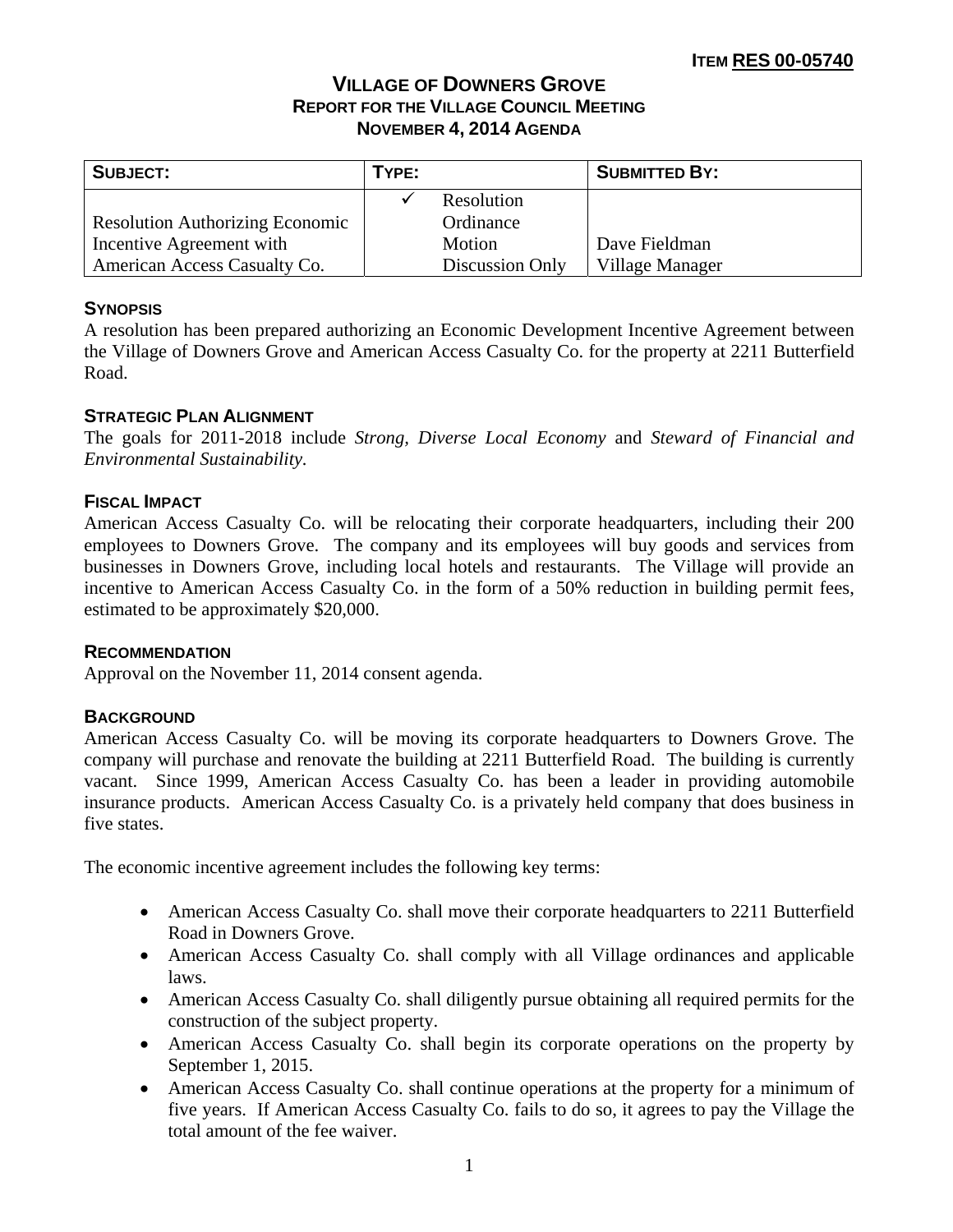The Village of Downers Grove agrees to waive fifty percent of permit fees associated with the initial build out of the project.

The attraction of corporate headquarters projects to Downers Grove is an important part of our local economy. The Downers Grove Economic Development Corporation strongly supports this economic development agreement.

# **ATTACHMENTS**

Resolution Economic Incentive Agreement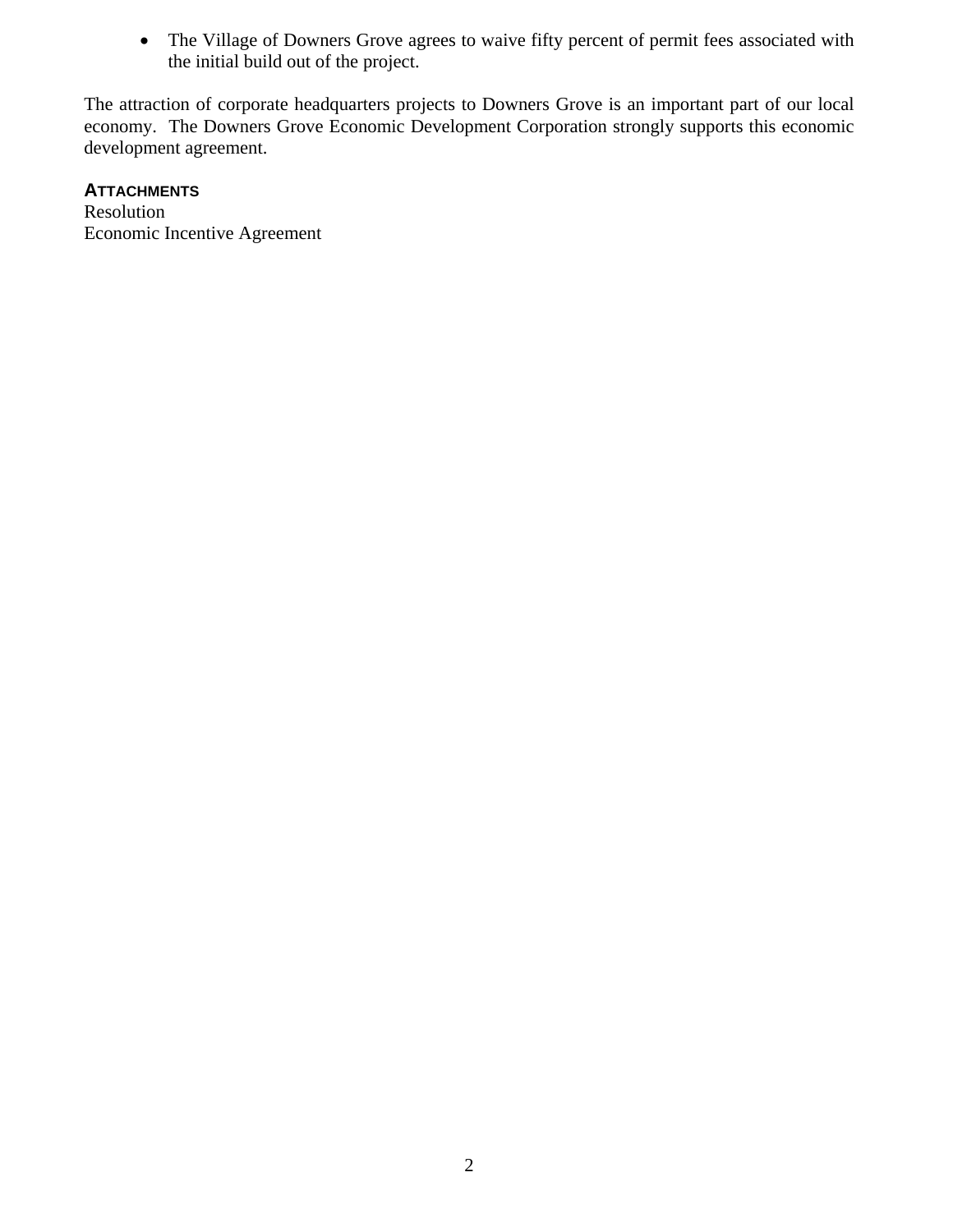#### **RESOLUTION NO.**

## **A RESOLUTION AUTHORIZING EXECUTION OF AN INCENTIVE AGREEMENT BETWEEN THE VILLAGE OF DOWNERS GROVE AND AMERICAN ACCESS CASUALTY COMPANY**

BE IT RESOLVED by the Village Council of the Village of Downers Grove, DuPage County, Illinois, as follows:

1. That the form and substance of a certain Agreement (the "Agreement") between the Village of Downers Grove (the "Village") and American Access Casualty Company ("American Access"), for the construction and operation of corporate headquarters in Downers Grove, as set forth in the form of the Agreement submitted to this meeting with the recommendation of the Village Manager, is hereby approved.

2. That the Village Manager and Village Clerk are hereby respectively authorized and directed for and on behalf of the Village to execute, attest, seal and deliver the Agreement, substantially in the form approved in the foregoing paragraph of this Resolution, together with such changes as the Manager shall deem necessary.

3. That the proper officials, agents and employees of the Village are hereby authorized and directed to take such further action as they may deem necessary or appropriate to perform all obligations and commitments of the Village in accordance with the provisions of the Agreement.

4. That all resolutions or parts of resolutions in conflict with the provisions of this Resolution are hereby repealed.

5. That this Resolution shall be in full force and effect from and after its passage as provided by law.

> \_\_\_\_\_\_\_\_\_\_\_\_\_\_\_\_\_\_\_\_\_\_\_\_\_\_\_\_\_\_\_\_ Mayor

Passed: Attest:

Village Clerk

1\wp\res.14\AmAccess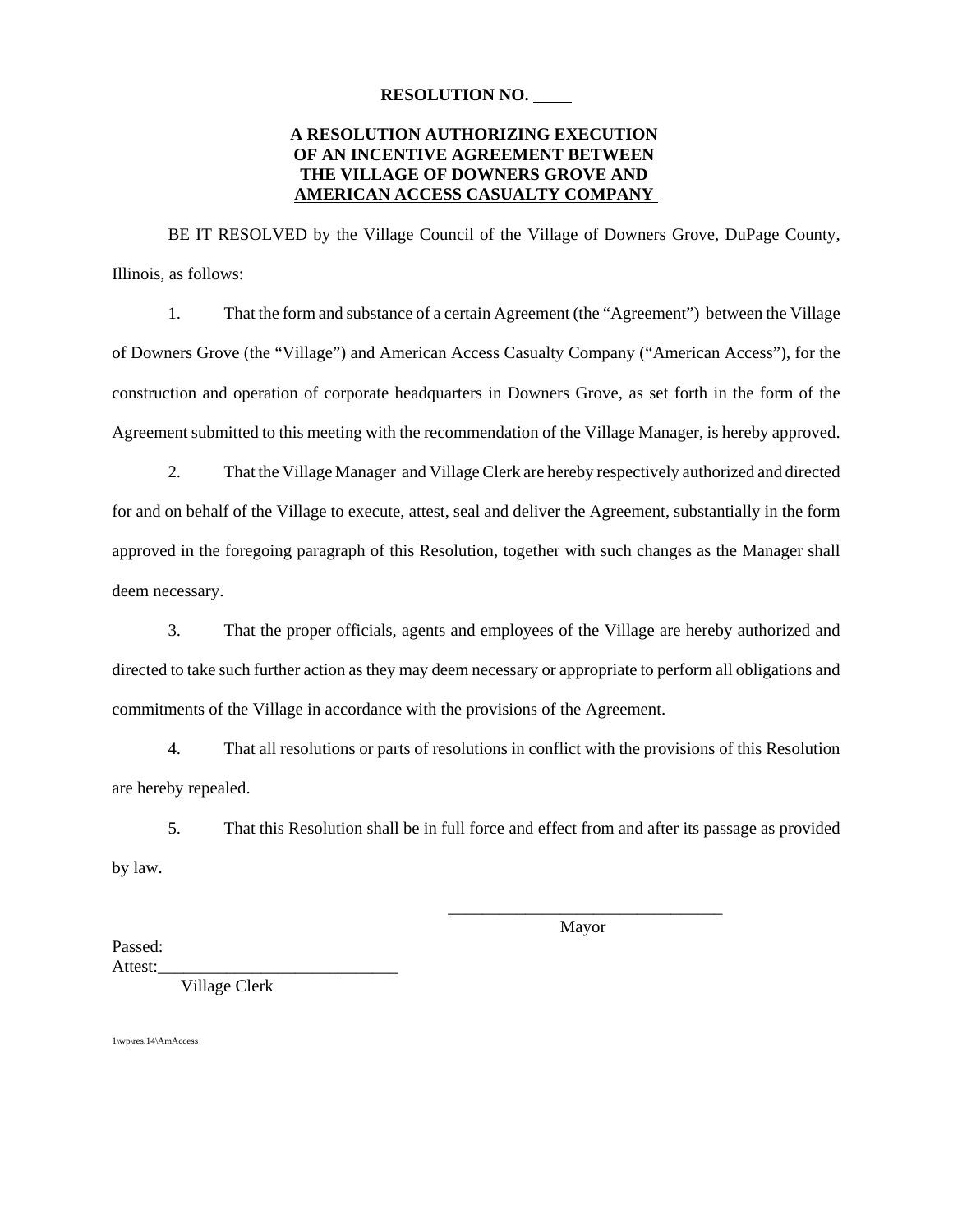### INCENTIVE AGREEMENT BETWEEN THE VILLAGE OF DOWNERS GROVE AND AMERICAN ACCESS CASUALTY COMPANY

This Incentive Agreement (this "Agreement"), is made and entered into as of the day of November, 2014 ("Agreement Date") by and between the VILLAGE OF DOWNERS GROVE, ILLINOIS, an Illinois municipal home rule corporation, located in DuPage County, Illinois (the "Village"), and AMERICAN ACCESS CASUALTY COMPANY, an Illinois corporation (hereinafter referred to as "American Access"). (The Village and American Access are sometimes referred to individually as a "Party" and collectively as the "Parties").

#### **RECITALS**

WHEREAS, the Village is a home rule unit of government in accordance with Article VII, Section 6, of the Constitution of the State of Illinois, 1970; and

**WHEREAS**, the Village has the authority, pursuant to the laws of the State of Illinois, to promote the health, safety and welfare of the Village and its inhabitants, to prevent the presence of blight, to encourage private development in order to enhance the local tax base, to increase additional tax revenues realized by the Village, foster increased economic activity within the Village, to increase employment opportunities within the Village, and to enter into contractual agreements with third parties for the purpose of achieving the aforesaid purposes, and otherwise in the best interests of the Village; and

WHEREAS, American Access has entered into or will enter into a purchase agreement for the property located at 2211 Butterfield Road, Downers Grove; and

WHEREAS, American Access is planning on operating its corporate headquarters (the "Corporate Operations") on the Property; and

WHEREAS, the Village has determined that it is desirable and in the Village's best interests to offer certain economic incentives to American Access in the manner set forth herein and as this Agreement may be supplemented and amended; and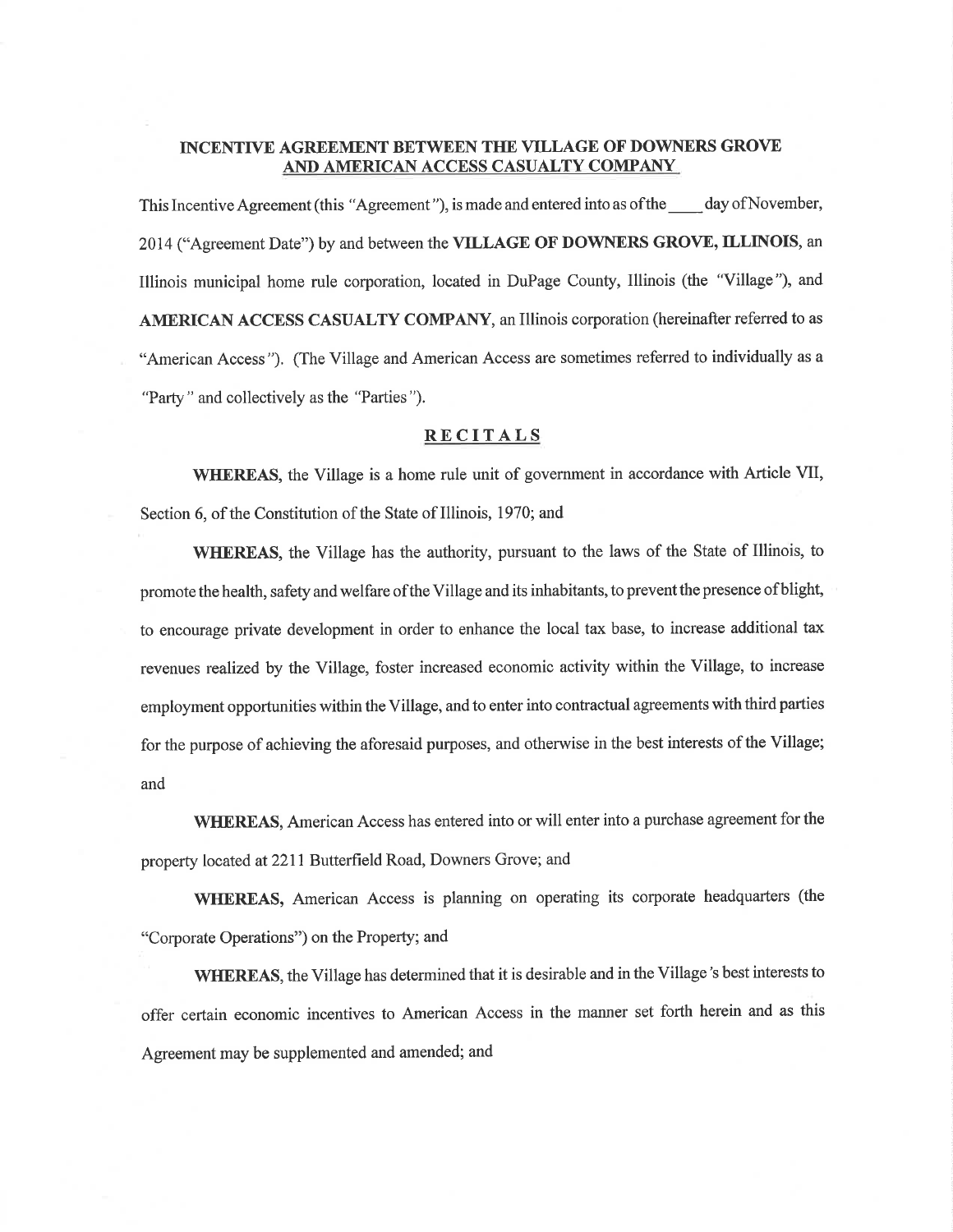WHEREAS, this Agreement has been submitted to the Corporate Authorities of the Village for consideration and review, the Corporate Authorities have taken all actions required to be taken prior to the execution of this Agreement in order to make the same binding upon the Village according to the terms hereof, and any and all actions of the Corporate Authorities of the Village precedent to the execution of this Agreement have been undertaken and performed in the manner required by law; and

**WHEREAS**, this Agreement has been submitted to the authorized representatives of American Access for consideration and review, which authorized representatives have taken all actions required to be taken prior to the execution of this Agreement in order to make the same binding upon American Access according to the terms hereof, and any and all action of American Access precedent to the execution of this Agreement has been undertaken and performed in the manner required by law.

NOW THEREFORE, in consideration of the foregoing and of the mutual covenants and agreements herein contained, and other good and valuable consideration, the receipt and sufficiency of which are hereby acknowledged, the Parties do hereby agree as follows:

### **ARTICLE ONE INCORPORATION OF RECITALS**

The findings, representations and agreements set forth in the above Recitals are material to this Agreement and are hereby incorporated into and made a part of this Agreement as though fully set out in this Article One, and constitute findings, representations and agreements of the Village and of American Access according to the tenor and import of the statements in such Recitals.

#### <u>ARTICLE TWO</u> **DEFINITIONS**

For the purposes of this Agreement, unless the context clearly requires otherwise, words and terms used in this Agreement shall have the meanings provided from place to place herein, including above in the recitals hereto and as follows:

"Affiliate" means any person or entity that, directly or indirectly, controls, is controlled by or is under common control with American Access. For purposes of this definition, "control" means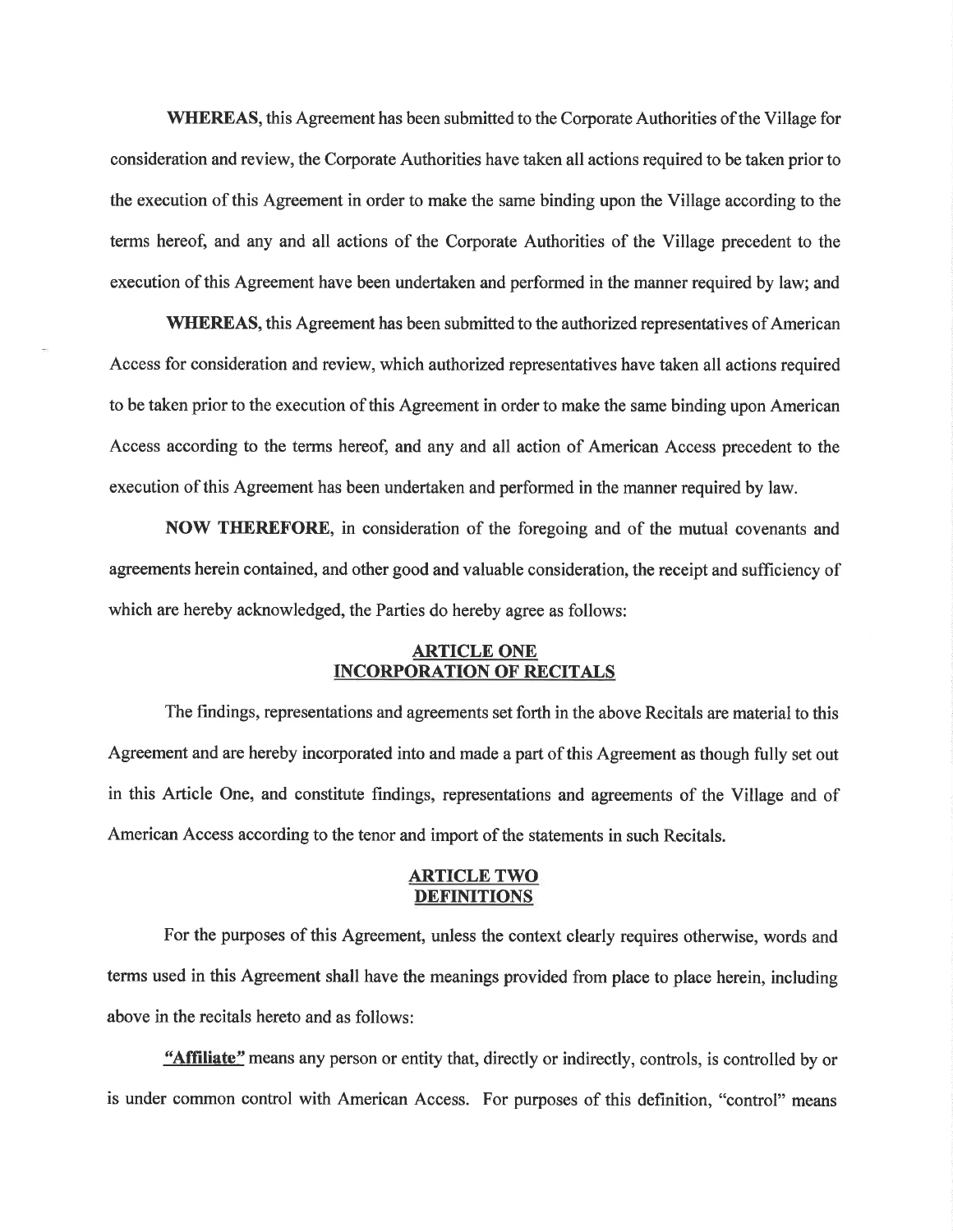possessing the power to direct or cause the direction of the management and policies of the entity ownership of a majority of the voting interests of the entity.

"Agreement" means this Incentive Agreement and all of the exhibits and attachments referenced herein and made a part hereof.

"Change in Law" means the occurrence, after the Effective Date, of an event described below, provided (a) such event materially changes the costs or ability of the Party relying thereon to carry out its obligations under this Agreement and (b) such event is not caused by the Party relying thereon: Change in Law includes any of the following: (i) the enactment, adoption, promulgation or modification of any federal, state or local law, ordinance, code, rule or regulation (other than by the Village); (ii) the order or judgment of any federal or state court, administrative agency or other governmental body; (iii) the imposition of any conditions on, or delays in, the issuance or renewal of any governmental license, approval or permit (or the suspension, termination, interruption, revocation, modification, denial or failure of issuance or renewal thereof) necessary for the undertaking of the services to be performed under this Agreement; or (iv) the adoption, promulgation, modification or interpretation in writing of a written guideline or policy statement by a governmental agency (other than the Village or with respect to those made by the Village, only if they violate the terms of this Agreement).

"Corporate Authorities" means the Mayor and Village Council of the Village of Downers Grove, Illinois.

"Day" means a calendar day.

"Party" means the Village and/or American Access and its successors and/or assigns as permitted herein, as the context requires.

"Person" means any individual, corporation, partnership, limited liability company, joint venture, association, trust, or government or any agency or political subdivision thereof, or any agency or entity created or existing under the compact clause of the United States Constitution.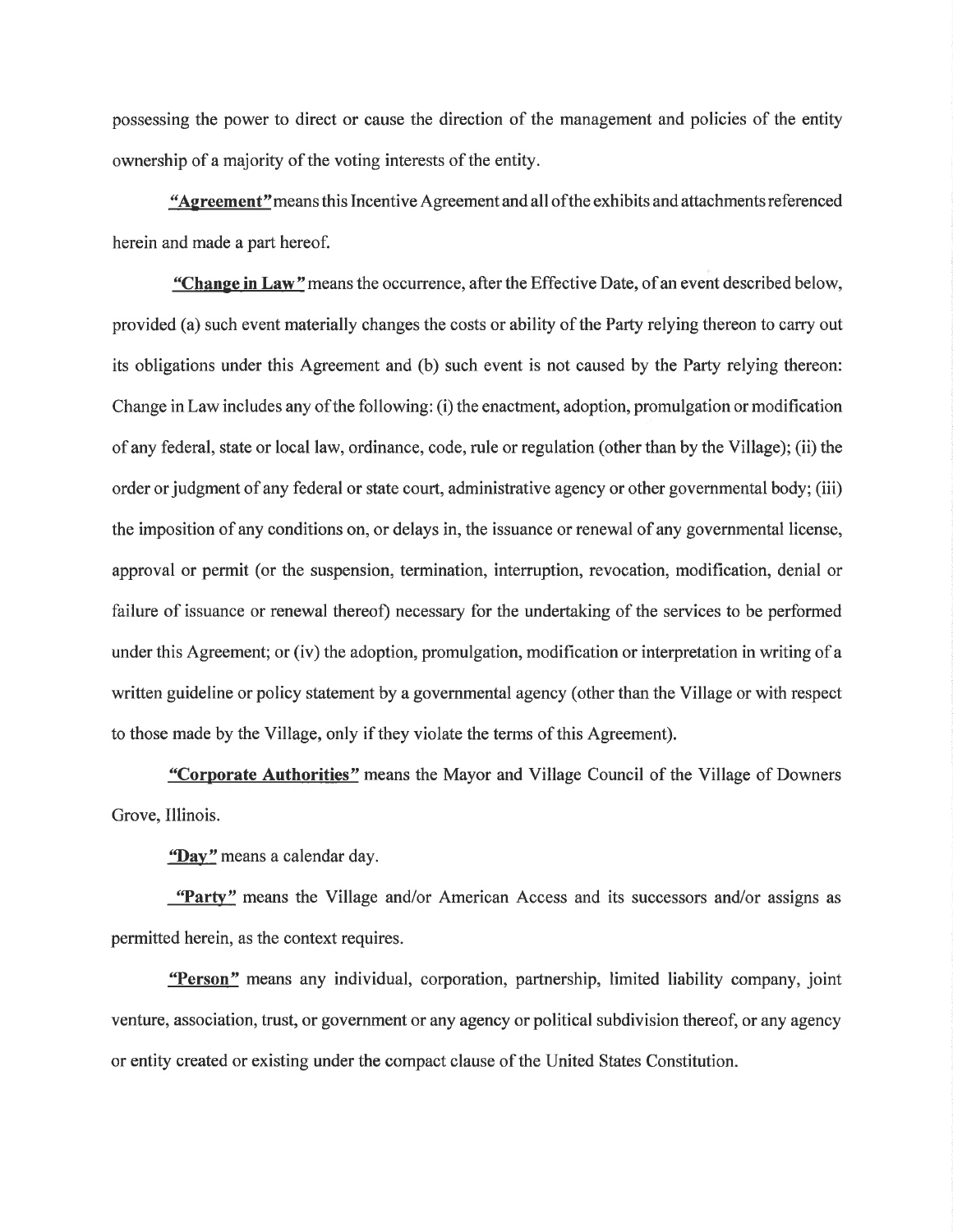"Project" means the construction, completion, and operation of the American Access facility in the Property.

**Property**" means the approximately 53,000 square feet of office space purchased and utilized for the existing operation of American Access located within the Village at 2211 Butterfield Road, Downers Grove, Illinois.

"State" means the State of Illinois.

## "Uncontrollable Circumstance" means any event which:

- is beyond the reasonable control of and without the fault of the Party relying thereon;  $(a)$ and
- is one or more of the following events:  $(b)$ 
	- $(i)$ a Change in Law;
	- insurrection, riot, civil disturbance, sabotage, act of the public enemy, explosion,  $(ii)$ nuclear incident, war or naval blockade;
	- $(iii)$ epidemic, hurricane, tornado, landslide, earthquake, lightning, fire, windstorm, other extraordinary weather conditions or other similar Act of God;
	- $(iv)$ governmental condemnation or taking other than by the Village; and
	- $(v)$ strikes or labor disputes, other than those caused by the acts of Developer.

Uncontrollable Circumstance shall not include: (1) economic hardship or impracticability of performance, (2) commercial or economic frustration of purpose, (3) unavailability of materials, strikes or labor disputes caused by the acts of Developer, or (4) a failure of performance by a contractor (except as caused by events which are Uncontrollable Circumstances as to the contractor).

"Village" means the Village of Downers Grove, Illinois, an Illinois municipal corporation.

"Village Council" means the Mayor and Commissioners elected by the residents of the Village, as it may exist from time to time.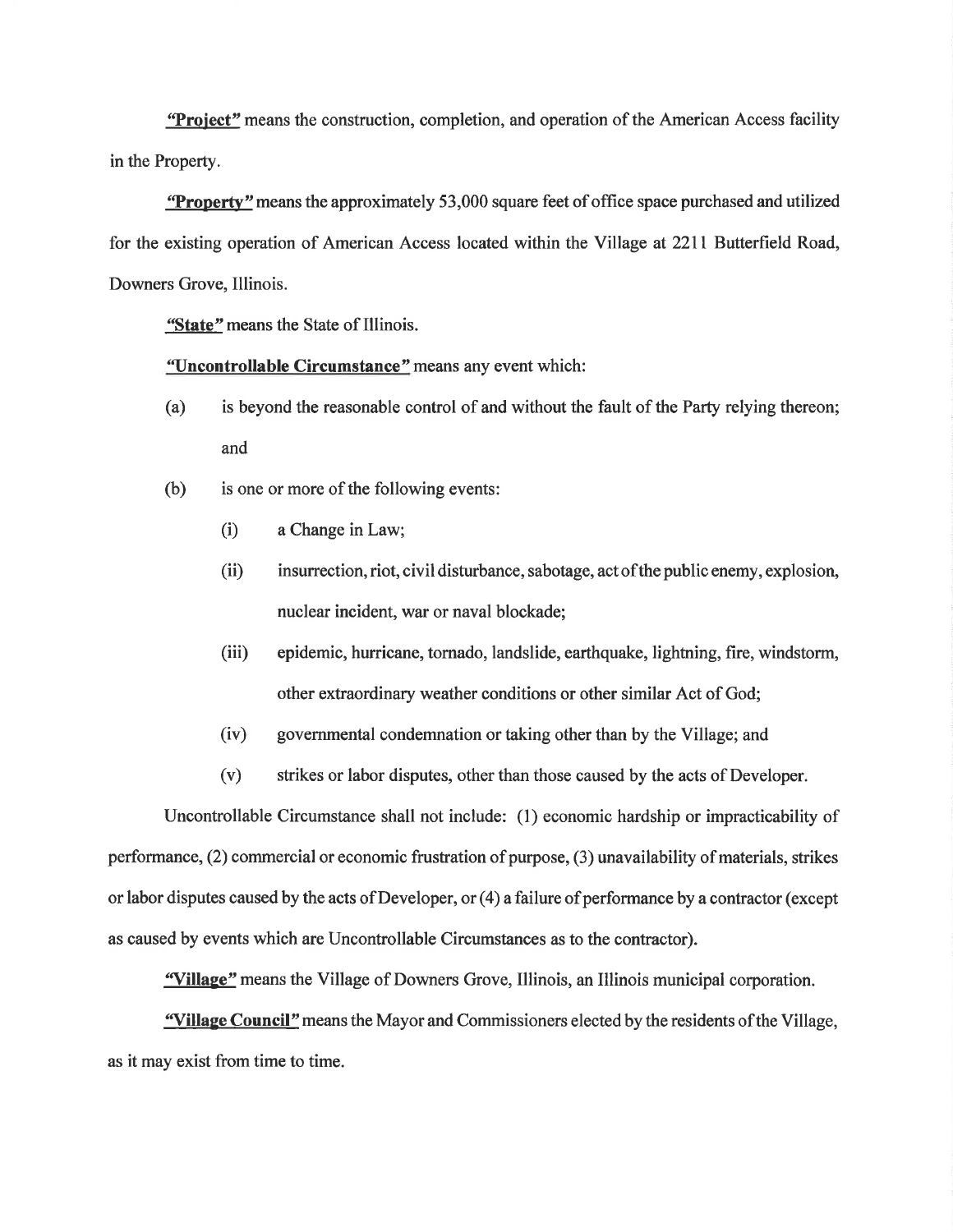#### **ARTICLE THREE CONSTRUCTION**

This Agreement, except where the context by clear implication shall otherwise require, shall be construed and applied as follows:

Definitions include both singular and plural. (a)

Pronouns include both singular and plural and cover all genders.  $(b)$ 

The word "include", "includes" and "including" shall be deemed to be followed by the  $(c)$ phrase "without limitation".

Headings of Sections herein are solely for convenience of reference and do not constitute  $(d)$ a part hereof and shall not affect the meaning, construction or effect hereof.

All exhibits attached to this Agreement shall be and are operative provisions of this  $(e)$ Agreement and shall be and are incorporated by reference in the context of use where mentioned and referenced in this Agreement. In the event of a conflict between any exhibit and the terms of this Agreement, the terms of this Agreement shall control.

 $(f)$ Any certificate, letter or opinion required to be given pursuant to this Agreement means a signed document attesting to or acknowledging the circumstances, representations, opinions of law or other matters therein stated or set forth. Reference herein to supplemental agreements, certificates, demands, requests, approvals, consents, notices and the like means that such shall be in writing whether or not a writing is specifically mentioned in the context of use.

 $(g)$ The Village Manager, unless applicable law requires action by the Corporate Authorities, shall have the power and authority to make or grant or do those things, certificates, requests, demands, notices and other actions required that are ministerial in nature or described in this Agreement for and on behalf of the Village and with the effect of binding the Village as limited by and provided for in this Agreement. American Access is entitled to rely on the full power and authority of the persons executing this Agreement on behalf of the Village as having been properly and legally given by the Village.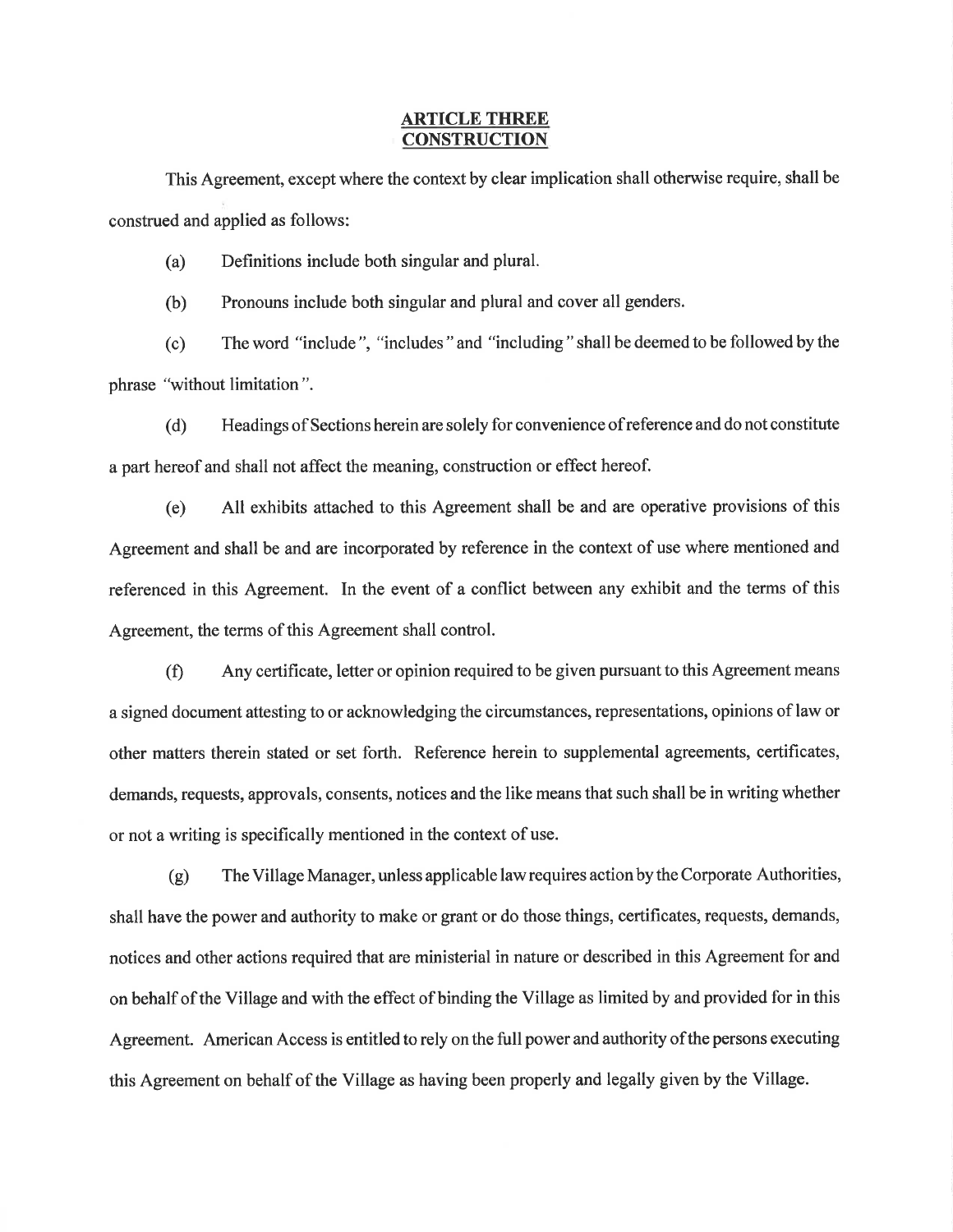In connection with the foregoing and other actions to be taken under this Agreement, and  $(h)$ unless applicable documents require action by American Access in a different manner, American Access hereby designates Chuck LaMantia as its authorized representative who shall individually have the power and authority to make or grant or do all things, supplemental agreements, certificates, requests, demands, approvals, consents, notices and other actions required or described in this Agreement for and on behalf of American Access and with the effect of binding American Access in that connection. American Access shall have the right to change its Authorized Representative by providing the Village with written notice of such change, which notice shall be sent in accordance with Article Eight, Paragraph 4.

#### **ARTICLE FOUR IMPLEMENTATION OF PROJECT**

The Village and American Access agree to cooperate in implementing the Project in accordance with the Parties respective obligations set forth in this Agreement.

### **ARTICLE FIVE VILLAGE'S OBLIGATIONS**

**Village Cooperation:** The Village agrees to cooperate with American Access in its 1. attempts to obtain all necessary approvals for the Project and its operations therein from any governmental or quasi-governmental entity other than the Village. The Village shall duly review and consider any application for permits filed by American Access in conjunction with this Agreement.

Waiver of Permit Fees: The Village agrees to waive Fifty Percent (50%) of permit fees  $2.$ associated with the initial buildout of the Project (the "Fee Waiver"). Additionally, the Village shall cooperate with American Access in implementing the terms and conditions of this Agreement.

## **ARTICLE SIX AMERICAN ACCESS OBLIGATIONS**

Compliance with Village Ordinances: No payments or waiver shall be made until and 1. unless American Access is in material compliance with all terms and conditions of any and all Village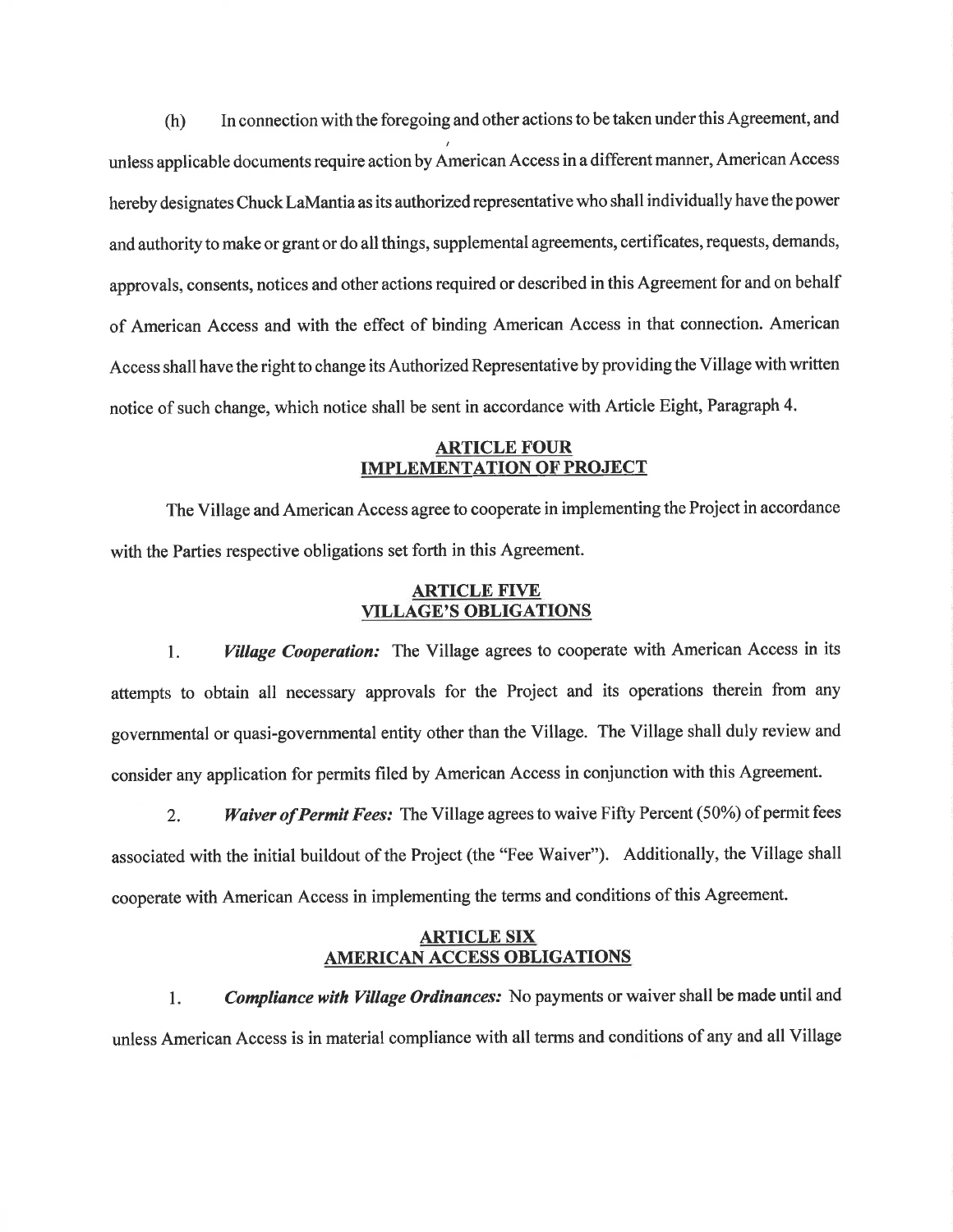Ordinances and all other terms and conditions of this Agreement. The Village shall not unreasonably withhold the issuance of any permits.

 $2.$ **Commitment to Continue Operation:** The parties agree that the payment is based in part upon a commitment by American Access to continue its Corporate Operations on the Property. To that end, American Access agrees to operate its Corporate Operations on the Property for a minimum period of five (5) years. If at any time during the term of this Agreement, American Access, or a successor, fails to operate its Corporate Operations at the Property in accordance with this Section, then the Village shall be released and discharged from any further obligation to make payments under this Agreement and American Access hereby agrees to pay to the Village the total amount of the Fee Waiver.

**Construction of Project:** American Access and its agents shall diligently pursue  $3.$ obtaining all required permits and shall cause construction of the Project on the Property to be prosecuted and completed with due diligence, in good faith and without delay, subject to Uncontrollable Circumstances and the other provisions of this Agreement. American Access agrees to begin its Corporate Operations on the Property no later than September 1, 2015.

Compliance with Applicable Laws: American Access and its agents shall at all times  $\overline{4}$ . acquire, install, construct, operate and maintain the Project in conformance with all applicable laws, rules, ordinances and regulations. All work with respect to the Project shall conform to all applicable federal, State and local laws, regulations and ordinances, including, but not limited to, zoning, subdivision and planned development codes, building codes, environmental codes, life safety codes, property maintenance codes and any other applicable codes and ordinances of the Village.

**Copies of Agreements:** Upon request of the Village, American Access shall submit 5. copies of any and all leases, contracts to purchase and property title documents for land subject to the terms of the Agreement.

## **ARTICLE SEVEN BREACH**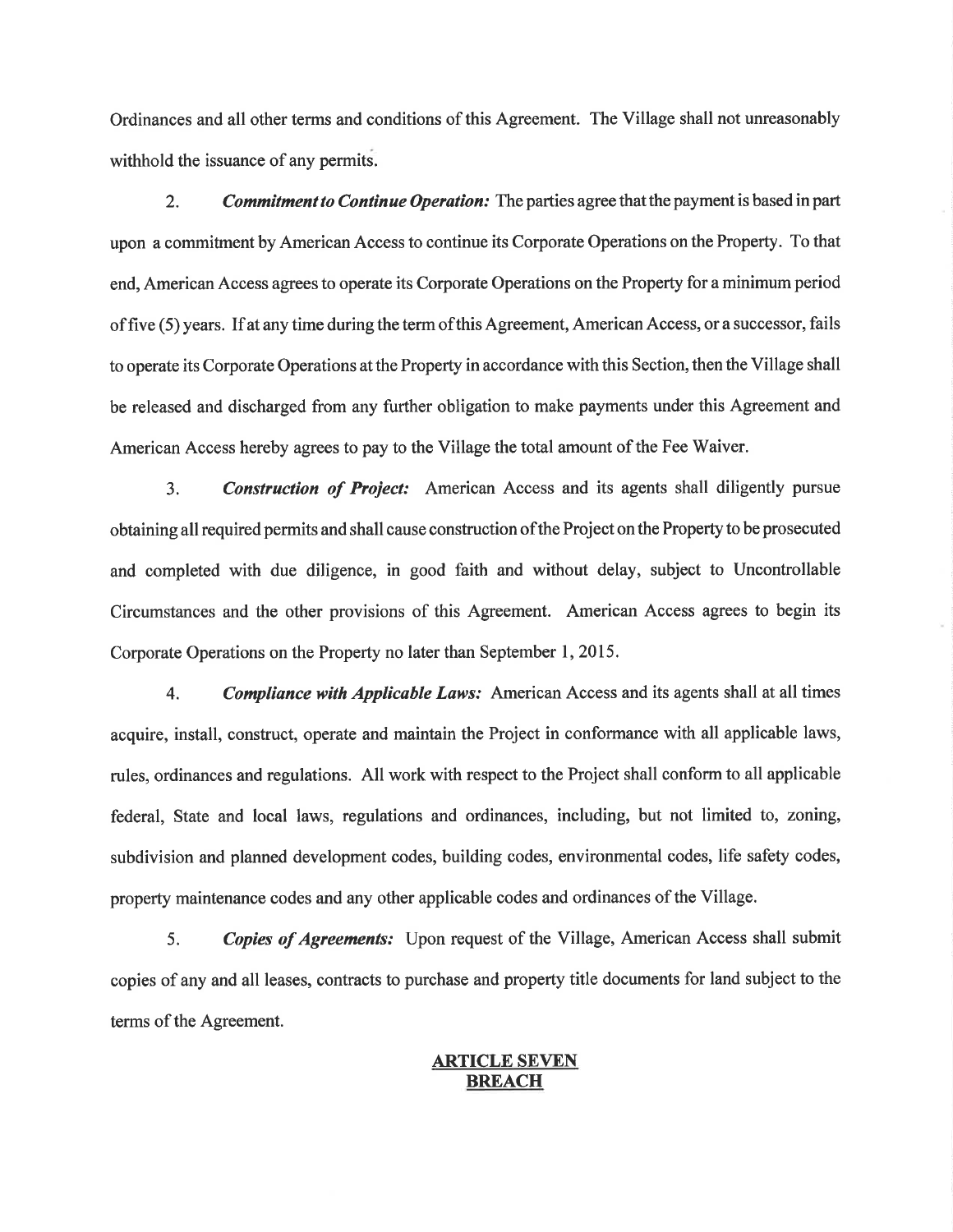In the event of breach of any of the terms and conditions of the Agreement, the non-breaching party shall have the right to terminate this Agreement, which will not relieve the breaching party from performance.

### **ARTICLE EIGHT MISCELLANEOUS PROVISIONS**

 $1.$ **Additional Documentation:** Each party agrees to execute any additional documents which may be required to carry out the provisions of this Agreement

 $2.$ **Jurisdiction and Choice of Law:** This Agreement shall be governed by and construed in accordance with the laws of the State of Illinois, and the sole and exclusive venue for any disputes arising out of this Agreement shall be the appropriate State or federal court located within the State.

 $3<sub>1</sub>$ **Waiver:** A waiver of any part of this Agreement shall be limited to that specific event and shall not be a waiver of the entire Agreement.

Notice: Any notices required in this Agreement shall be effective when in writing and 4. three (3) days after mailing by certified mail return receipt requested, or by delivering the same in person or to an officer of such party or by private overnight courier, when appropriate, addressed to the party to be notified.

All notices to Downers Grove shall be sent to:

**Village Manager** Village of Downers Grove 801 Burlington Avenue Downers Grove, Illinois 60515

With copy to:

**Village Attorney** Village of Downers Grove 801 Burlington Avenue Downers Grove, Illinois 60515

All notices to American Access shall be sent to:

American Access Casualty Company Attn: Chuck LaMantia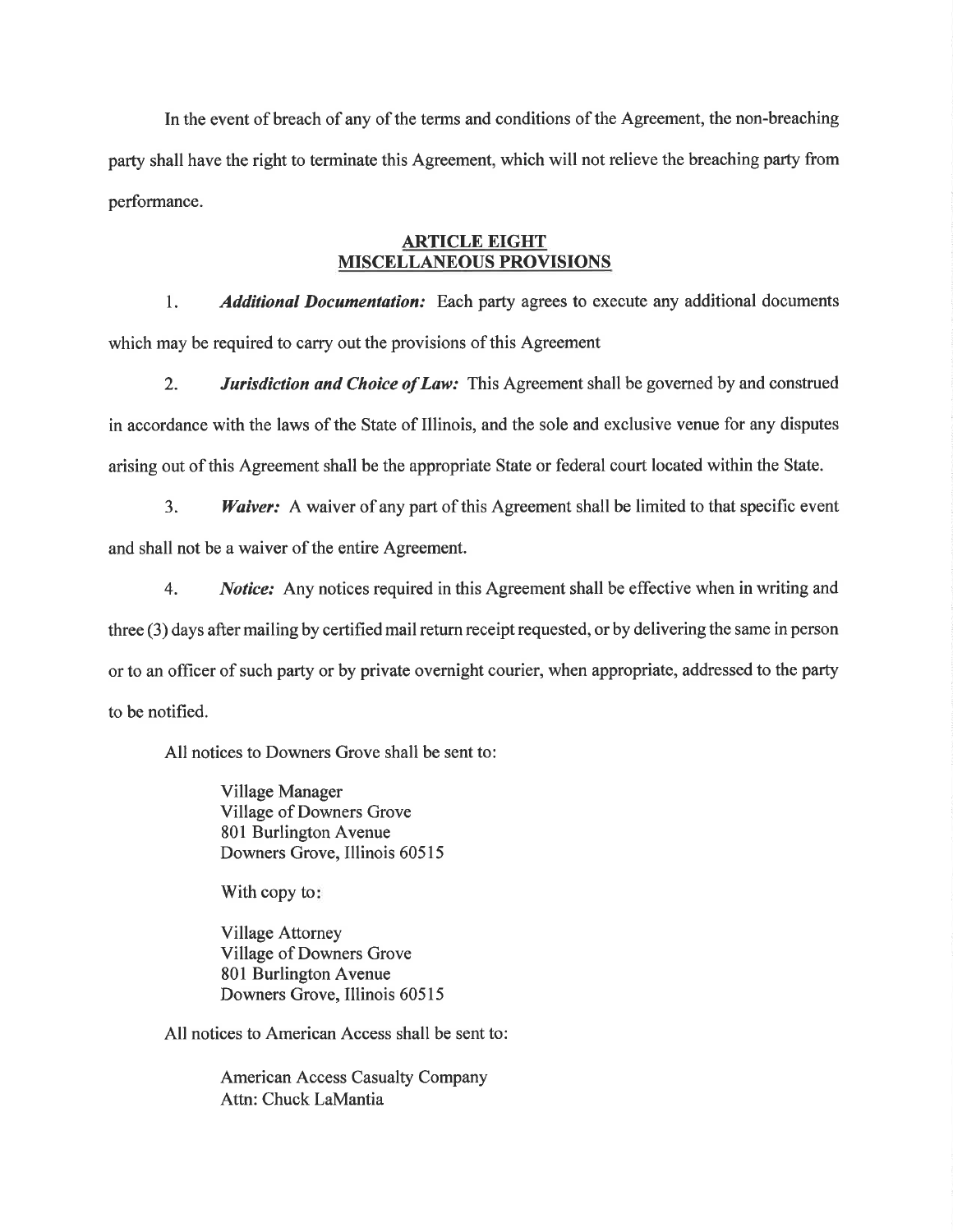1S 450 Summit Avenue, Suite 230 Oakbrook Terrace, IL 60181

**Successors & Assigns:** This Agreement and the covenants, rights, benefits and  $4<sub>1</sub>$ obligations hereunder shall be binding upon and inure to the benefit of the Parties hereto and their respective successors and assigns, provided, however, that, American Access may not assign its rights under this Agreement without the express written approval of the Village.

Further Assistance and Corrective Instruments: The Village and American Access  $5<sub>1</sub>$ agree that they will, from time to time, execute, acknowledge and deliver, or cause to be executed, acknowledged and delivered, such supplements hereto and such further instruments as may be reasonably required for carrying out the intention of or facilitating the performance of this Agreement to the extent legally permitted and within the Village's sound legal discretion.

Time of the Essence: Time is of the essence of this Agreement. 6.

Integration: Except as otherwise expressly provided herein, this Agreement supersedes  $7<sub>1</sub>$ all prior agreements, negotiations and discussions relative to the subject matter hereof and is a full integration of the agreement of the Parties.

**Counterparts:** This Agreement may be executed in several counterparts, each of which 8. shall be an original and all of which shall constitute but one and the same Agreement.

Severability: If any provision of this Agreement, or any Section, sentence, clause, phrase 9. or word, or the application thereof, in any circumstance, is held to be invalid, the remainder of this Agreement shall be construed as if such invalid part were never included herein, and this Agreement shall be and remain valid and enforceable to the fullest extent permitted by law.

10. **Entire Contract and Amendments:** This Agreement (together with the exhibits attached hereto) is the entire contract between the Village and American Access relating to the subject matter hereof, supersedes all prior and contemporaneous negotiations, understandings and agreements, written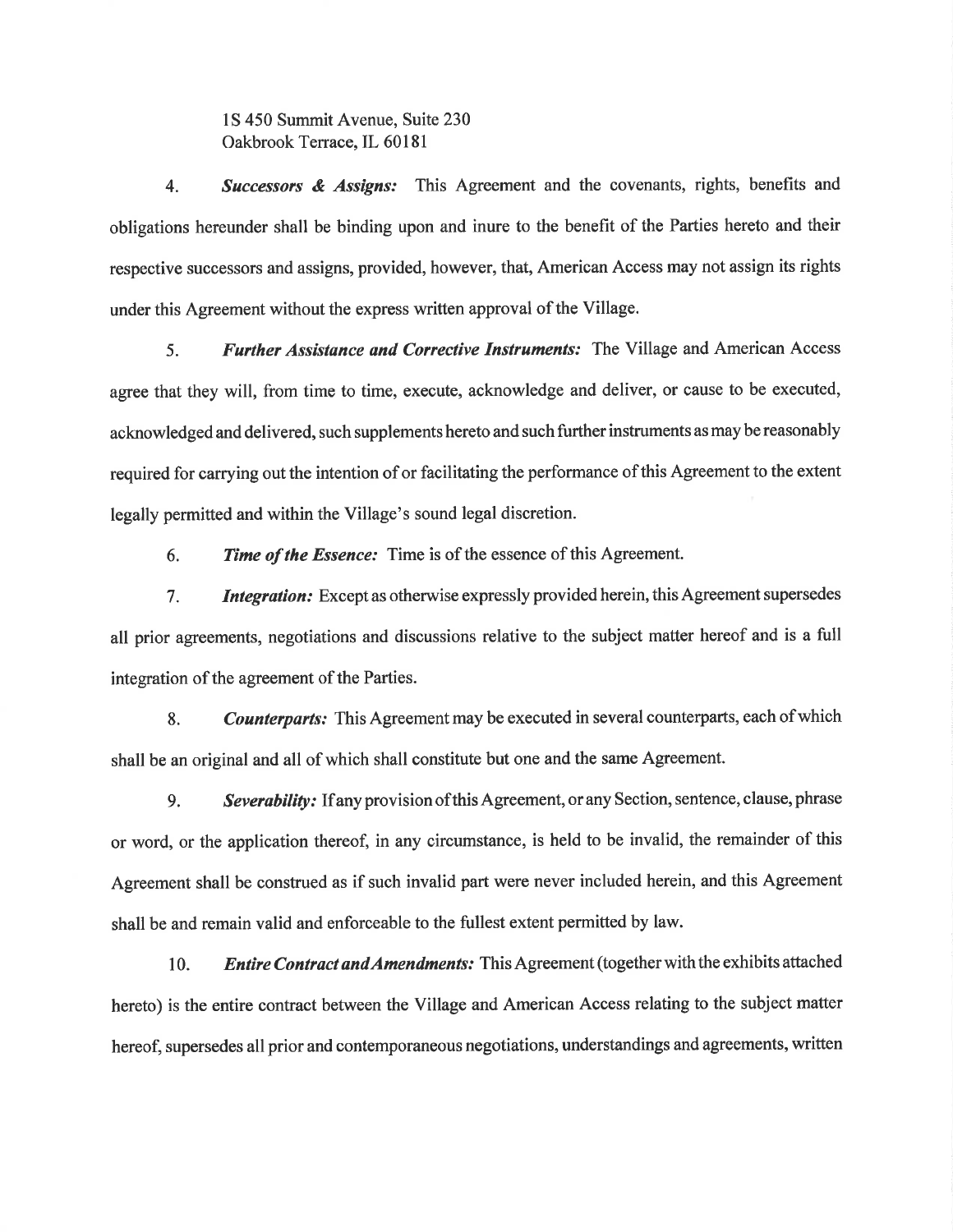or oral, between the Village and American Access, and may not be modified or amended except by a written instrument executed by the Parties hereto.

**Third Parties:** Nothing in this Agreement, whether expressed or implied, is intended to  $11.$ confer any rights or remedies under or by reason of this Agreement on any other persons other than the Village and American Access, nor is anything in this Agreement intended to relieve or discharge the obligation or liability of any third persons to either the Village or American Access, nor shall any provision give any third parties any rights of subrogation or action over or against either the Village or American Access. This Agreement is not intended to and does not create any third party beneficiary rights whatsoever.

No Personal Liability of Officials of Village or American Access: No covenant or 12. agreement contained in this Agreement shall be deemed to be the covenant or agreement of the Mayor, Village Council member, Village Manager, any official, officer, partner, member, director, agent, employee or attorney of the Village or American Access, in his or her individual capacity, and no official, officer, partner, member, director, agent, employee or attorney of the Village or American Access shall be liable personally under this Agreement or be subject to any personal liability or accountability by reason of or in connection with or arising out of the execution, delivery and performance of this Agreement, or any failure in that connection.

Repealer: To the extent that any ordinance, resolution, rule, order or provision of the 13. Village's code of ordinances, or any part thereof, is in conflict with the provisions of this Agreement, the provisions of this Agreement shall be controlling, to the extent lawful.

14. **Term:** This Agreement shall remain in full force and effect for five (5) years after the date upon which American Access begins to operate its Corporate Operation from the Property.

**Municipal Limitations:** All municipal commitments are limited to the extent required 15. by law.